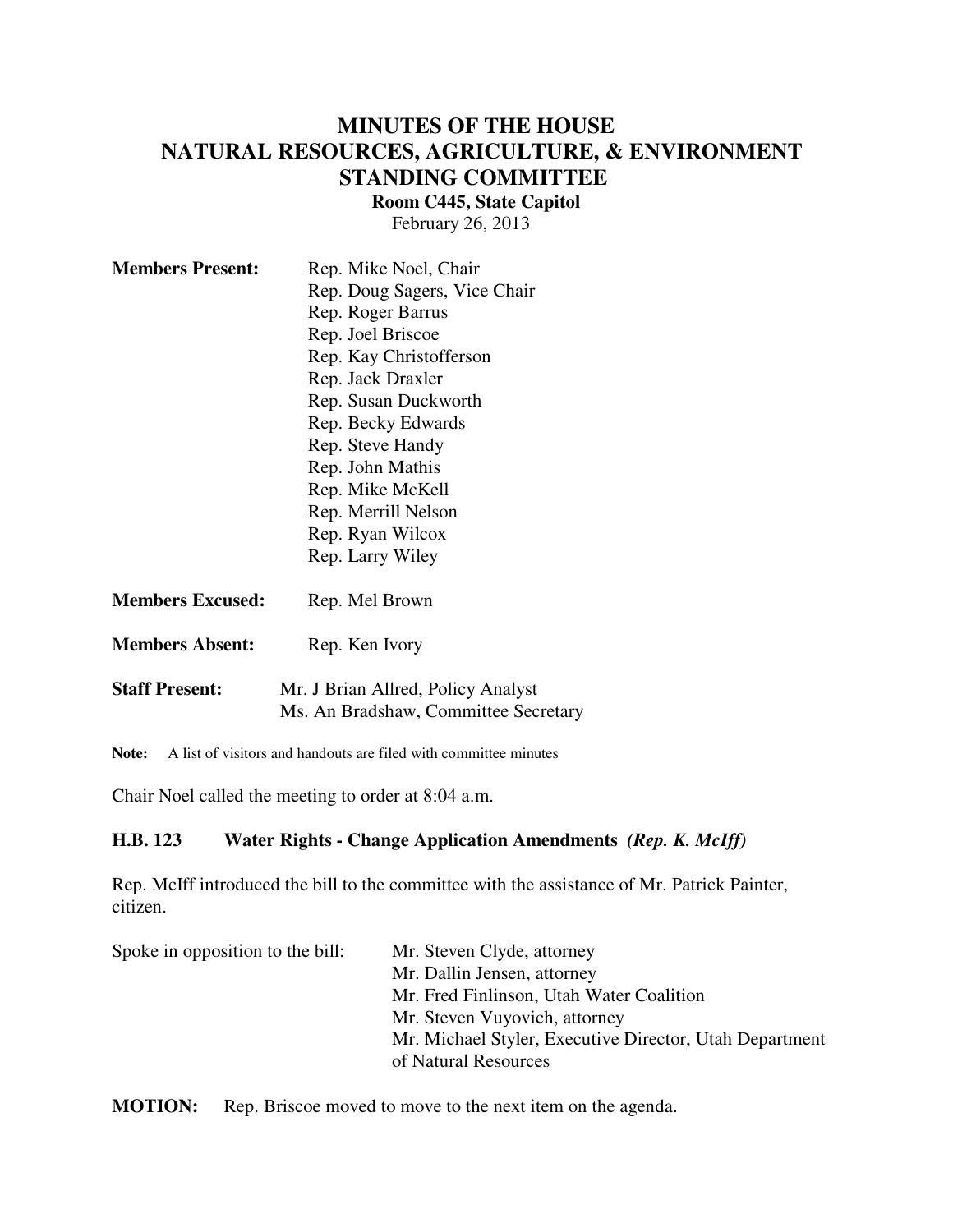Natural Resources, Agriculture & Environment February 26, 2013 Page 2

**SUBSTITUTE MOTION:** Rep. Mathis moved to pass the bill out favorably as amended on February 22, 2013. A roll call vote was taken and the motion passed with Rep. Barrus, Rep.Briscoe, Rep. Christofferson, and Rep. Wilcox voting in opposition.

## **H.B. 333 State Lands Amendments** *(Rep. R. Menlove)*

Rep. Menlove introduced the bill to the committee with the assistance of Mr. Mitch Poulsen, Bear Lake Regional Commission, and Mr. John Spuhler, Mayor, Garden City.

**MOTION:** Rep. Draxler moved to amend the bill as follows:

- *1. Page 3, Lines 70 through 73:*
	- **(c) except as permitted by the division, launches or retrieves a watercraft in an area adjacent to a person's private property;**
	- 70 **{ (c) } (d)** exceeds a speed limit of 15 miles per hour while operating a motor vehicle;
	- 71 **{ (d) } (e)** except as necessary while launching or retrieving watercraft, parks or operates a
	- 72 motor vehicle within an area between the water's edge and a line posted by the division;
	- 73  $[(iv)]$   $\{+e\}$  (f) except as permitted and posted by the division, travels in a motor vehicle
- *2. Page 3, Lines 84 through 86:*
	- 84 **{ (f) } (g)** parks or operates a motor vehicle between the hours of 10 p.m. and 7 a.m.; [and] or 85  $[(\overrightarrow{vi})$  no campfires or fireworks are allowed.
	- 86  $\{\overline{\mathbf{e}}\}$  (h) starts a campfire or uses fireworks.

The motion to amend passed unanimously with Rep. Briscoe and Rep. Duckworth absent for the vote.

| Spoke in favor of the bill: | Mr. Todd Bingham, citizen           |
|-----------------------------|-------------------------------------|
|                             | Ms. Claudia Cottle, Bear Lake Watch |

**MOTION:** Rep. McKell moved to pass HB333 out favorably as amended. The motion passed unanimously.